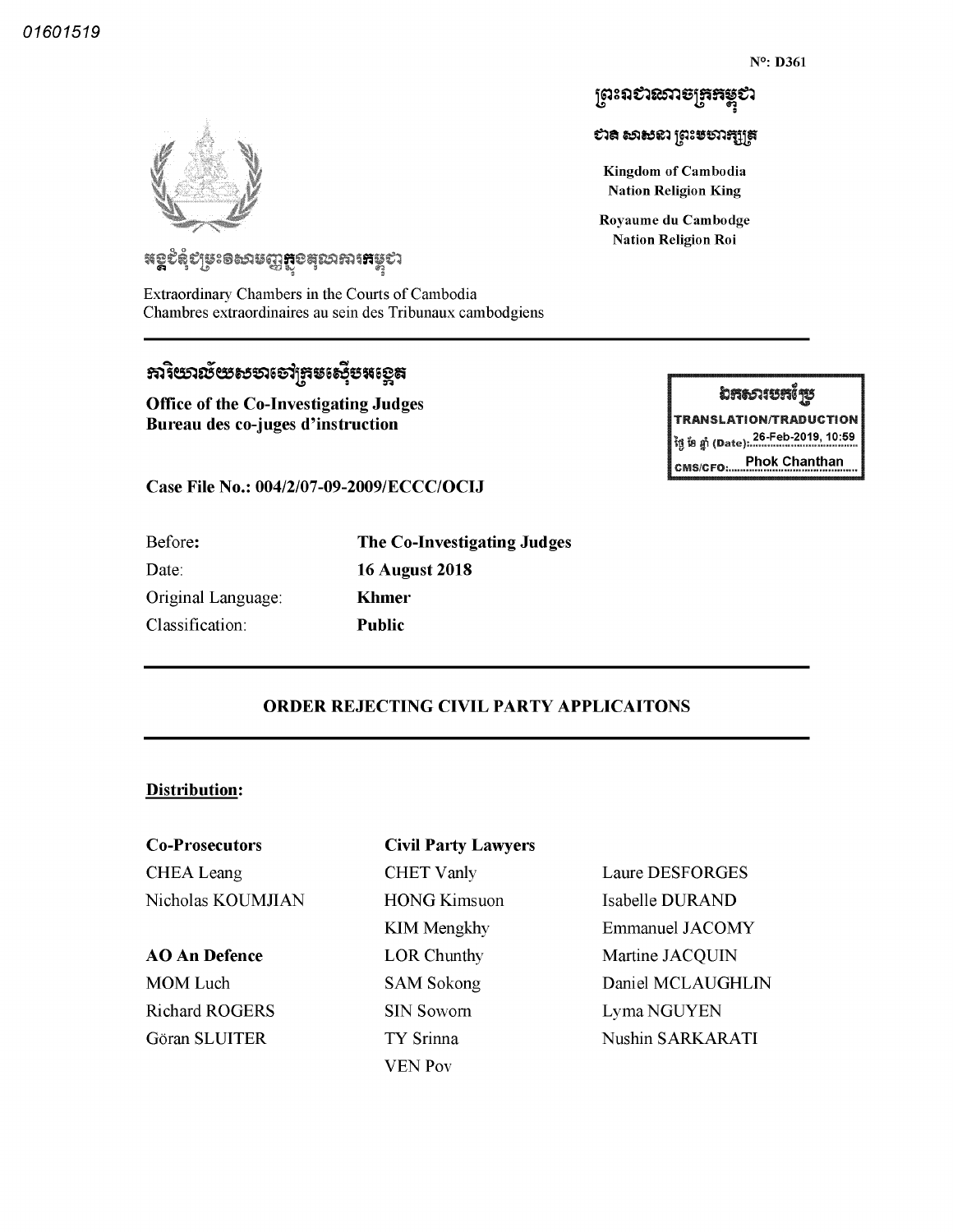#### L. Procedural History

- 1. AO An was previously in Case  $0.04$  and now in Case  $0.04/2$ . The disagreements between the Co-Investigating Judges ("CIJs") in this case were registered on 22 February 2013 April 2013 22 January 2015 21 October 2015 16 January 2017 and 12 July 2018
- Since the beginning of the investigation into this case,  $1,920$  people have filed  $2<sup>1</sup>$ applications to become Civil Parties
- $3<sub>1</sub>$ On 29 April 2011 the CIJs declared the Civil Party Applications of Robert Hamill and SENG Chantheary inadmissible.<sup>1</sup> The applicants appealed against the CIJs'orders.<sup>2</sup>
- On 14 and 28 February 2012, the Pre-Trial Chamber ("PTC") was unable to reach  $4_{\cdot}$ the required majority to decide on the appeals by both applicants.<sup>3</sup>
- On 15 November 2011, SENG Chantheary withdrew her application from the case  $5<sub>1</sub>$ file.<sup>4</sup> The Greffier of the Office of the CIJs acknowledged this by letter on 29 May 2014.5
- On 30 December 2011, Robert Hamill requested the CIJs to reconsider their order on 6. his admissibility as a Civil Party.<sup>6</sup> The CIJs did not issue a new order on his admissibility

<sup>&</sup>lt;sup>1</sup> Case 004/2, D5/1/3, Order on the Admissibility of the Civil Party Application of SENG Chan Theary, 29 April 2011; Case 004/2, D5/2/3, Order on the Admissibility of the Civil Party Application of Rob Hamill, 29 April 2011

<sup>&</sup>lt;sup>2</sup> Case 004/2, D5/1/4/1, Appeal against Order on the Admissibility of Civil Party Application of SENG Chan Theary, 18 May 2001; Case 004/2, D5/2/4/2, Appeal against Order on the Admissibility of Civil Party Applicant Mr Robert Hamill, 23 May 2011.

 $3$  Case 004/2, D5/2/4/3, Considerations of the Pre-Trial Chamber regarding the Appeal against Order on the Admissibility of Civil Party Applicant Robert Hamill, 14 February 2011 [2012]; Case 004/2, D5/1/4/2, Considerations of the Pre-Trial Chamber regarding the Appeal against Order on the Admissibility of Civil Party Applicant SENG Chan Theary, 28 February 2012.

 $4$  Case 004/2, D5/1/5, Request to Withdraw Ms SENG Chantheary's Civil Party Application 11-VSS-00001, 3 March 2014

 $5$  Case 004/2, D5/1/6, Letter of the Greffier of the Office of the Co-Investigating Judges to Mr Choung Chou-Ngy, 29 May 2014; Case 004/2, D5/1/7, Letter of the Greffier of the Office of the Co-Investigating Judges to Mr Sam Sokong, 29 May 2014; Case 004/2, D5/1/8, Letter of the Greffier of the Office of the Co-Investigating Judges to Lawyer Emmanuel Jacomy, 29 May 2014.

Case 004/2, D5/2/5, Request for Co-Investigating Judges to Reconsider Decision on Admissibility of Civil Party Applicant Mr. ROBERT Hamill (D11/2/3), 30 December 2011.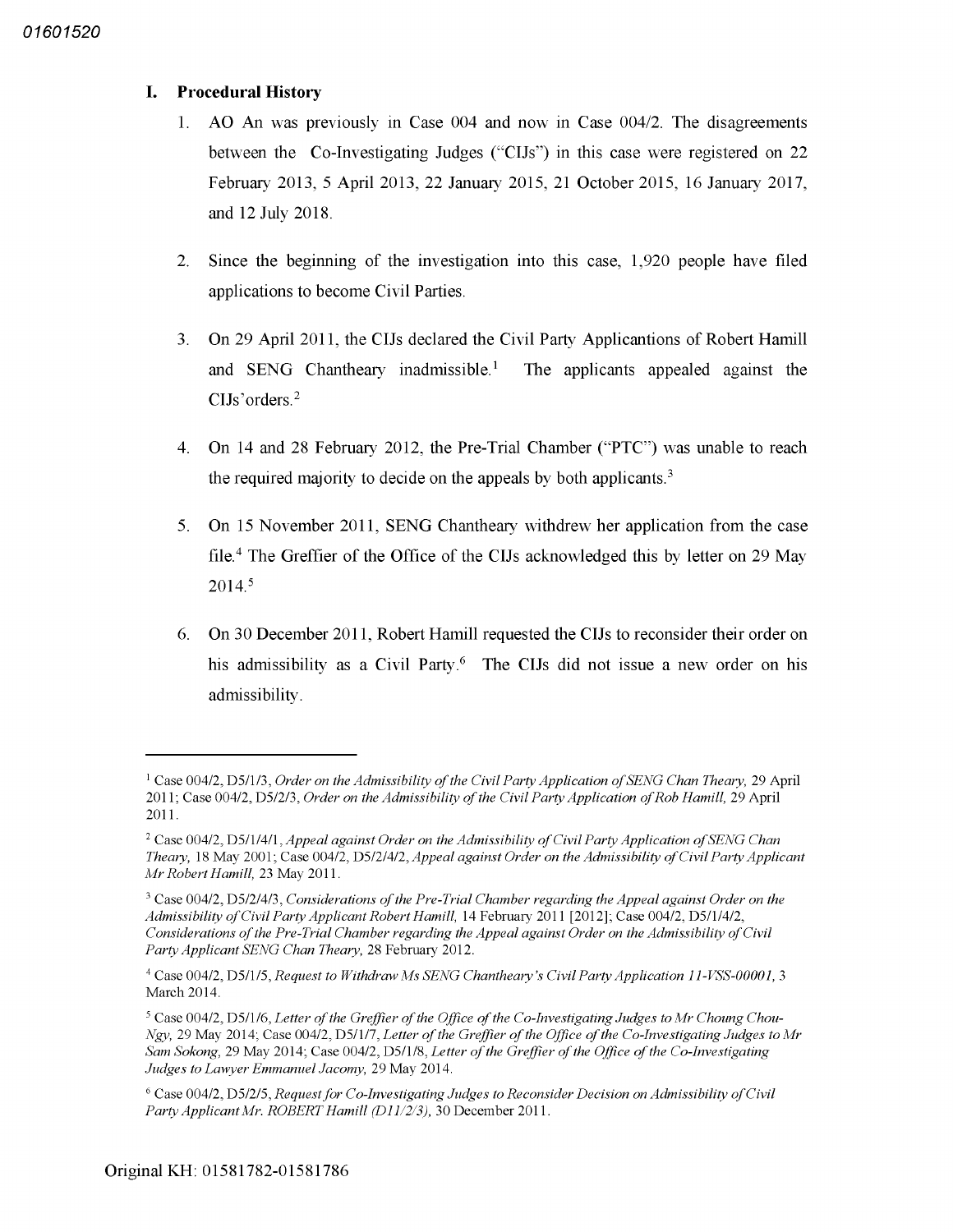- 7. In the course of the investigations into Cases  $0.03$ ,  $0.04$ ,  $0.04$  and  $0.04$  the OCIJ was informed that 47 applicants to Case  $0.04/2$  were deceased.<sup>7</sup> The successor of one deceased applicant expressed the wish to continue the action on behalf of the deceased. $8$  Three applicants withdrew their applications. $9$
- In the course of the investigations into Cases  $0.03$ ,  $0.04$ ,  $0.04$  and  $0.04$  the OCIJ 8. interviewed a number of applicants to Case  $004/2$ , while in Cases  $002$  and  $002/1$  the Trial Chamber heard testimonies of Case 004/2 applicants.
- On 30 November 2016 and 31 January 2017, the International Co-Investigating  $9<sub>1</sub>$ Judge ("ICIJ") ordered assignment of lawyers<sup>10</sup> to all Civil Party applicants to Cases  $004$  and  $004/2$ , and additional powers of attorney were filed into the case file since then. Therefore, all Civil Party applicants have their lawyers.
- 10. On 28 April 2017, the ICIJ rejected all requests for protective measures<sup>11</sup> made by Civil Party applicants to Case 004

## II. Discussion

11 In order for Civil Party action to be admissible the Civil Party applicant shall be clearly identified; and demonstrate as a direct consequence of at least one of the crimes alleged against the Charged Person, that he or she has in fact suffered physical, material or psychological injury upon which a claim of collective and moral reparation might be based.<sup>12</sup>

 $^7$  Annex D, Victims Support Section's Memorandum to OCIJ, 9 January 2018: Annex E, Victims Support Section, List of Civil Party Applicants who are dceased; Case 004/2, D348.2, Annex 2, 1 May 2017; Case 004, D219/856, Written Record of Investigation Action, 31 October 2016; Case 004/1, D307, Order on Admissibility of Civil Party Applications, 22 February 2017, para. 7.

<sup>&</sup>lt;sup>8</sup> Case 004/2, D5/641/3, Civil Party Lawyer's letter regarding "[Request for] Successor of Deceased Civil Party to Continue Civil Reparation Claim, D5/641," 16 January 2016.

 $^9$  Case 004/2, D5/1114/3, Email to the Lawyers, 5 October 2015; Case 004/2, D5/1921/3, Letter to the Lawyers concerning the Withdrawal of Mr Dy Dany from Case Files 003, 004, and  $004/2$ , 9 January 2018, Case 004/1, D307, *Order on Admissibility of Civil Party Applications,* 22 February 2017, para.

<sup>&</sup>lt;sup>10</sup> Case 004/2, D330, *Order on the Assignment of Lawyers for All Civil Party Applicants*, 30 November 2016; Case 004/2, D346, Order on the Recognition of Lawyers and Assignment of Lawyers to Civil Party Applicants, <sup>31</sup> January 2017

 $^{11}$  Case 004/2, D348, Decision on Civil Party Applicants' Requests for Protective Measures, 28 April 2017.

 $^{12}$  Extraordinary Chambers in the Courts of Cambodia, Internal Rules (REV.9), Rule 23 bis, Extraordinary Chambers in the Courts of Cambodia, [Practice] Direction, Victim Participation (Rev.1), 27 October 2008, Article 3.2.